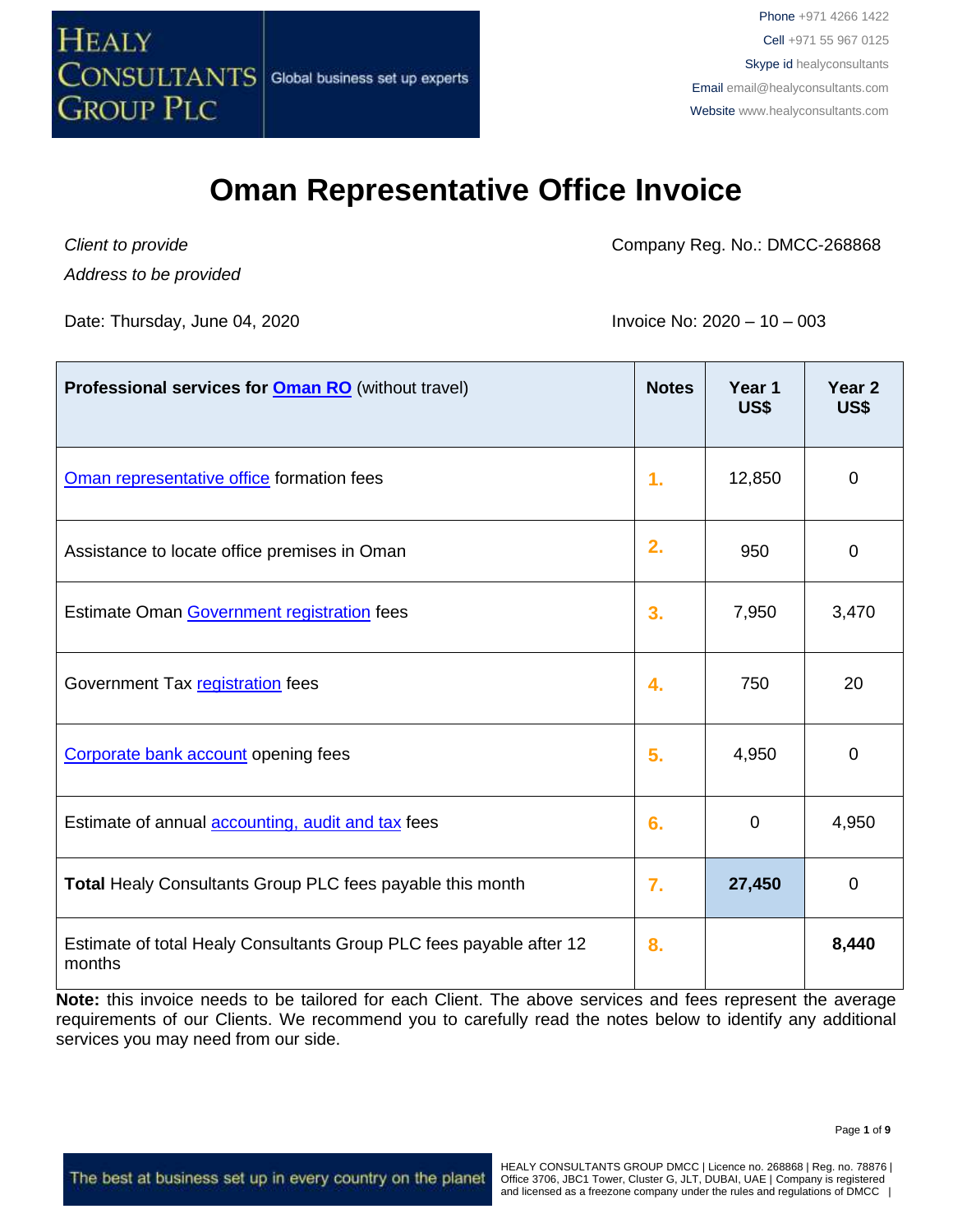

#### *Notes to invoice above*

**1.** Healy Consultants Group PLC fees to efficiently and effectively complete Oman representative office registration within 5 [weeks](http://www.healyconsultants.com/oman-company-registration/fees-timelines/#timelines) including **i)** choosing the optimum regulatory license for our Client's business activities; **ii)** reserving a RO name with [The Ministry of Industry and Commerce;](http://www.mocioman.gov.om/?lang=en-US) **iii)** settlement of our accountant and lawyer fees and **iv)** preparing a high quality representative office registration application for The Ministry [of Industry and Commerce](http://www.mocioman.gov.om/?lang=en-US) and local Omani municipality;

All [engagement fees](http://www.healyconsultants.com/company-registration-fees/) (click link) are agreed and paid up front and agree to the fees published on our country web pages. Consequently, there are no hidden fees, surprises or ambushes throughout the engagement. All engagement deadlines are agreed up front in the form of a [detailed project plan,](http://www.healyconsultants.com/index-important-links/example-project-plan/) mapping out [deliverables](http://www.healyconsultants.com/deliverables-to-our-clients/) by week throughout the engagement term;



Every week during the engagement, Healy Consultants Group PLC will email our Client a [detailed status](http://www.healyconsultants.com/index-important-links/weekly-engagement-status-email/)  [update.](http://www.healyconsultants.com/index-important-links/weekly-engagement-status-email/) Our Client is immediately informed of engagement problems together with solutions. Your dedicated engagement manager is reachable by phone, Skype, live chat and email and will communicate in your preferred language;

- **2.** Before Representative office registration is complete, the Oman Government must review and approve a lease agreement for office premises. If your Firm requires this service from Healy Consultants Group PLC, our one-time fee amounts to US\$950. The monthly rent thereafter will be paid independently and directly to the landlord by our Client. An estimate of such a rental for a space of 10 sqm for one employee is US\$1,700 per month;
- **3.** This fee is an estimate of government costs payable during your Firm's engagement. For transparency purposes, all government fee payments will be supported by original receipts and invoices. Examples of government costs include **i)** choosing the optimum regulatory license for our Client's business activities **ii)** reserving a RO name with [The Ministry of Industry and Commerce](http://www.mocioman.gov.om/?lang=en-US) (MOCI) and **iv)** preparing a high quality RO registration application for [MOCI.](http://www.mocioman.gov.om/?lang=en-US) Following engagement completion, Healy Consultants Group PLC will refund our Client any excess of funds received over actual Government costs paid;
- **4.** In accordance with [The Law of income tax in Oman via Sultani Decree No. 47 of 1981](http://www.taxoman.gov.om/companies%20law%20in%20English.pdf) each Omani entity must register for tax at the [Ministry of Finance in Oman;](http://www.taxoman.gov.om/company_tax.html#main-page)
- **5.** Healy Consultants Group PLC will be pleased to open [an Oman corporate bank account](http://www.healyconsultants.com/international-banking/) without our Client travelling. To secure multi-currency corporate bank account approvals for our Client's company, Healy Consultants Group PLC strategy is as follows:
	- Healy Consultants Group PLC will prepare a quality business plan for our Client's review and approval then use the same to **i)** secure multiple banks' confirmation they welcome a formal application from our Client's business and **ii)** maximize the probability of successful multi-currency corporate bank account approvals;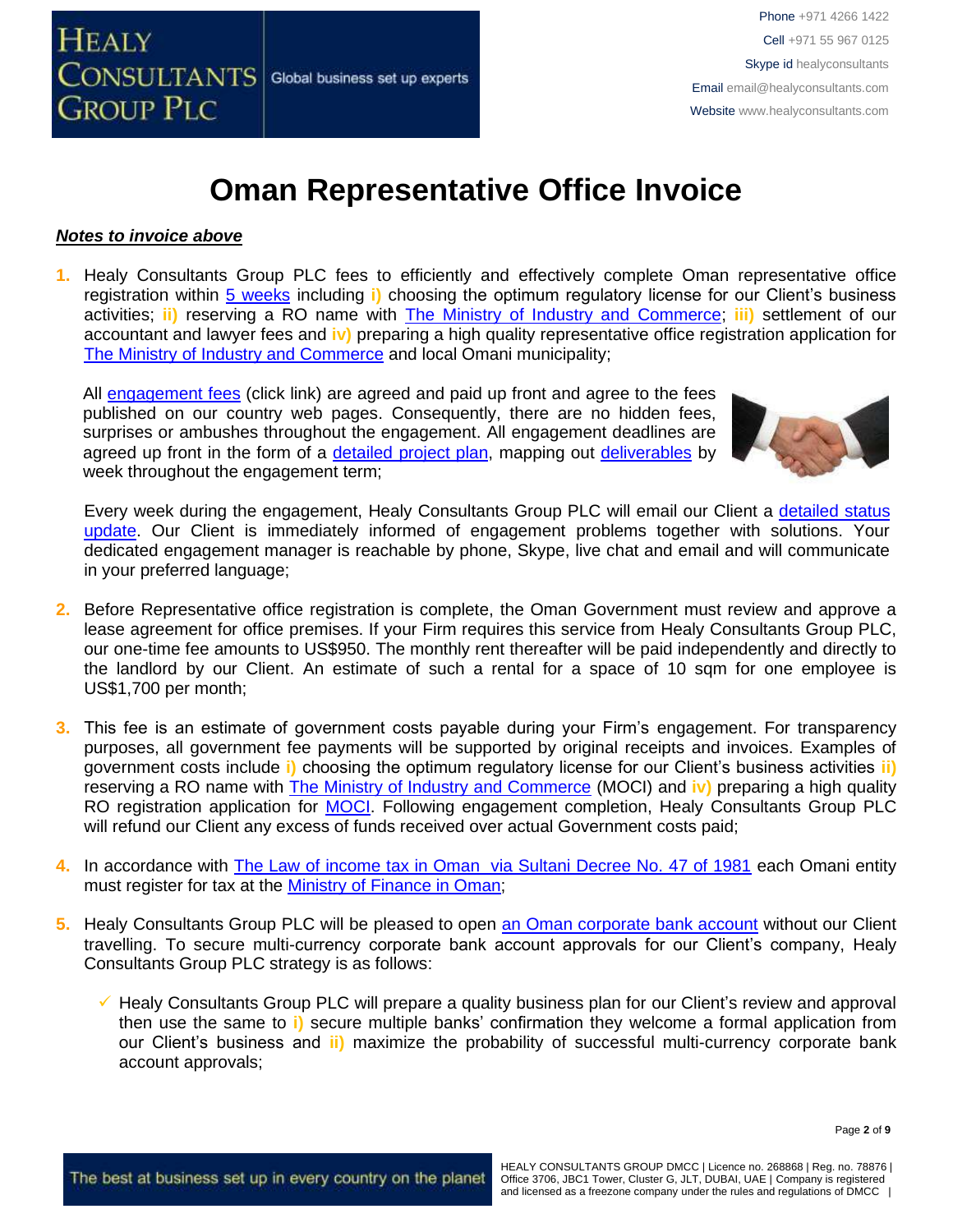

- $\checkmark$  At the time of company incorporation, we recommend to keep [the corporate structure simple](https://www.healyconsultants.com/about-us/complex-client-engagements/simplify-business-setup/) (click link), by appointing our Client as sole member, foreign director and bank signatory of the company;
- ✓ Our Client to timely travel to meet multiple local banks, if their Compliance Departments require the same before releasing multiple multi-currency corporate bank accounts numbers;
- ✓ Before, during and after bank meetings, the bank's In-house Legal and Compliance Department may revert multiple times for additional documentation and information from **i)** Healy Consultants Group PLC **ii)** the UBO and **iii)** our Client's existing businesses;
- ✓ If some banks decline to board our Client's company, Healy Consultants Group PLC will immediately inform our Client and action backup banking solutions;
- ✓ All going well in an average of 3 months following application submission, Healy Consultants Group PLC secures multiple multi-currency corporate bank account numbers for the company;
- $\checkmark$  Thereafter, Healy Consultants Group PLC or the banks will courier mails and e-banking to our Client, whom we will assist to then activate the online facilities of the bank account;
- $\checkmark$  Affter corporate bank account numbers are secured and if required, Healy Consultants Group PLC to assist our Client to appoint more new members and directors. However, the banks will usually only approve them as bank signatories after a face to face meeting and review and approval of a bank signatory application;

For each bank, our Firm will prepare a quality tailored business plan; to optimize the probability of corporate bank account approval. Each corporate bank account opening fee is US\$4,950 [\(click link\).](https://www.healyconsultants.com/global-corporate-banking-for-resident-company/) It is a time-consuming task; Healy Consultants Group PLC will shelter our Client from the administrative challenges. As you can appreciate, it is a difficult task to obtain bank account approval through newly formed companies when shareholders, directors and bank signatories reside overseas;

Because of the nationality of the UBO and depending on the nature and value of the company assets and transactions, it is wise to expect that **i)** corporate bank account approvals will take an average of three months from the date of the company registration and receipt of all KYC documentation and **ii)** some banks will request the bank signatory and directors AND its' UBO to travel for a one hour interview with their bank officer, before bank account opening. Refer to the notes below for more detailed important information about each corporate bank account opening procedures and requirements;

While Healy Consultants Group PLC will be glad to assist our Client to open multiple corporate bank accounts, it is challenging and time consuming to open corporate bank accounts for businesses when their shareholders, directors and bank signatories do not live in the country where the bank account is being applied for. Consequently, it will take us an average of [twelve weeks](http://www.healyconsultants.com/international-banking/bitcoin-business-bank-account/) to open each corporate bank account, counting from receipt of all required KYC documentation. Healy Consultants Group PLC will prepare a business plan for the bank to optimize the probability of corporate bank account approval;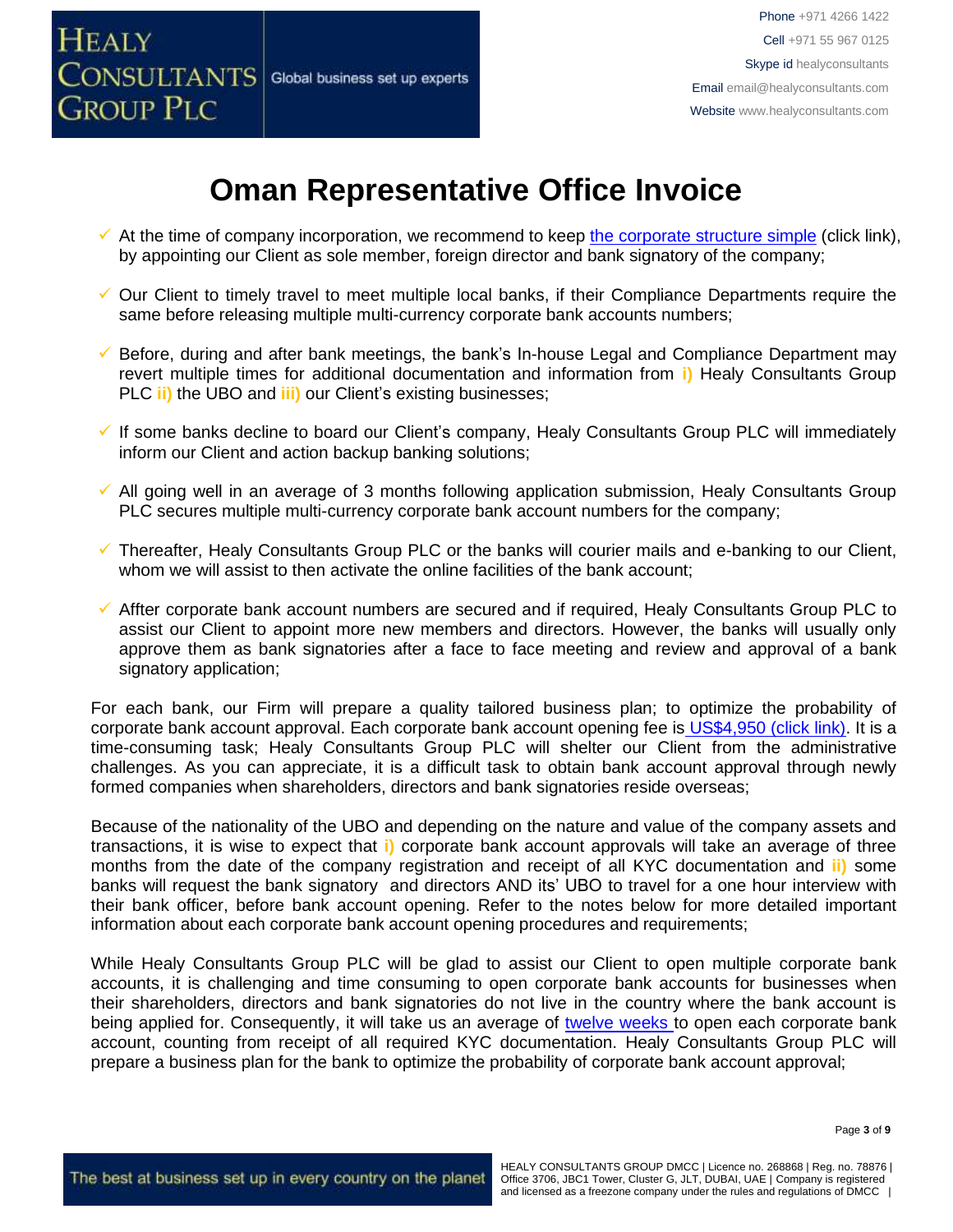

During the corporate bank account opening process, it is common for each bank's in-house Legal and Compliance Department to request additional [due diligence](http://www.healyconsultants.com/due-diligence/) documents from potential customers including but not limited to **i)** regulatory licenses **ii)** proof of business globally and in home country including evidence of contracts, invoices and agreements with local Clients and **iii)** additional KYC information on our Client's business and place of residency, including nature and volume of transactions. We assume our Client will timely provide this information;

Because global interest rates are low, international banks make little profits from current accounts. Consequently, international banks appetite for new multi-currency corporate bank account opening applications is low. Consequently, global banks are more likely to reject new multi-currency corporate bank account opening applications. Because of the above, customer demand for new corporate bank accounts is very high. Consequently, international banks choose vanilla customers that tick all the boxes of a low risk Client. For example, most banks will only welcome multi-currency corporate bank account opening applications from a company or a company registered in the same country, with local staff and office premises;

When dealing with international banks, the front office bank officer (Relationship Manager) is willing to help Healy Consultants Group PLC and our multi-national Clients. The realistic role of this bank officer is to collect information and ensure an accurate and complete multi-currency corporate bank account opening application is submitted to the bank in-house Legal and Compliance Department. Unfortunately, the bank in-house Legal and Compliance Department has ultimate power of approval over new multicurrency corporate bank account applications. This Department is extremely risk adverse and often lacks commercial reality. Furthermore, the in-house Legal and Compliance Department does not speak to customers nor to Healy Consultants Group PLC. All communications must go through the front office bank officer. Consequently, quality Clients do not get a chance to communicate directly with the bank decision makers – a chance to properly explain their business and the risks the bank perceives;

Global banks enjoy ultimate power of approval of corporate bank account applications. Consequently, guaranteed success is outside of Healy Consultants Group PLC control. What is inside our control is the preparation and submission of a high quality bank application that maximizes the likelihood of approval. Global banks [continue to tighten](https://www.healyconsultants.com/international-banking/opening-corporate-bank-accounts/) corporate bank account opening procedures, their internal compliance departments completing more thorough due diligence of Clients. Consequently, our Client should expect the bank account approval period at least 2 months and on average 3 months. Furthermore, the company is owned by a UBO of a nationality that may be viewed by banks as high risk. This may negatively affect the timely completion this engagement;

During the engagement, banks will revert to Healy Consultants Group PLC and our Client to request additional KYC information, including **i)** details of existing business setup; **ii)** reason for opening bank accounts in the specific jurisdiction; **iii)** list of suppliers and Clients in the jurisdiction; i**v)** lease agreement; and **v)** proof of net worth from the shareholders and evidence the same are complying with their local taxation reporting obligations. As always, Healy Consultants Group PLC will liaise with the bank to secure exemption from these requirements;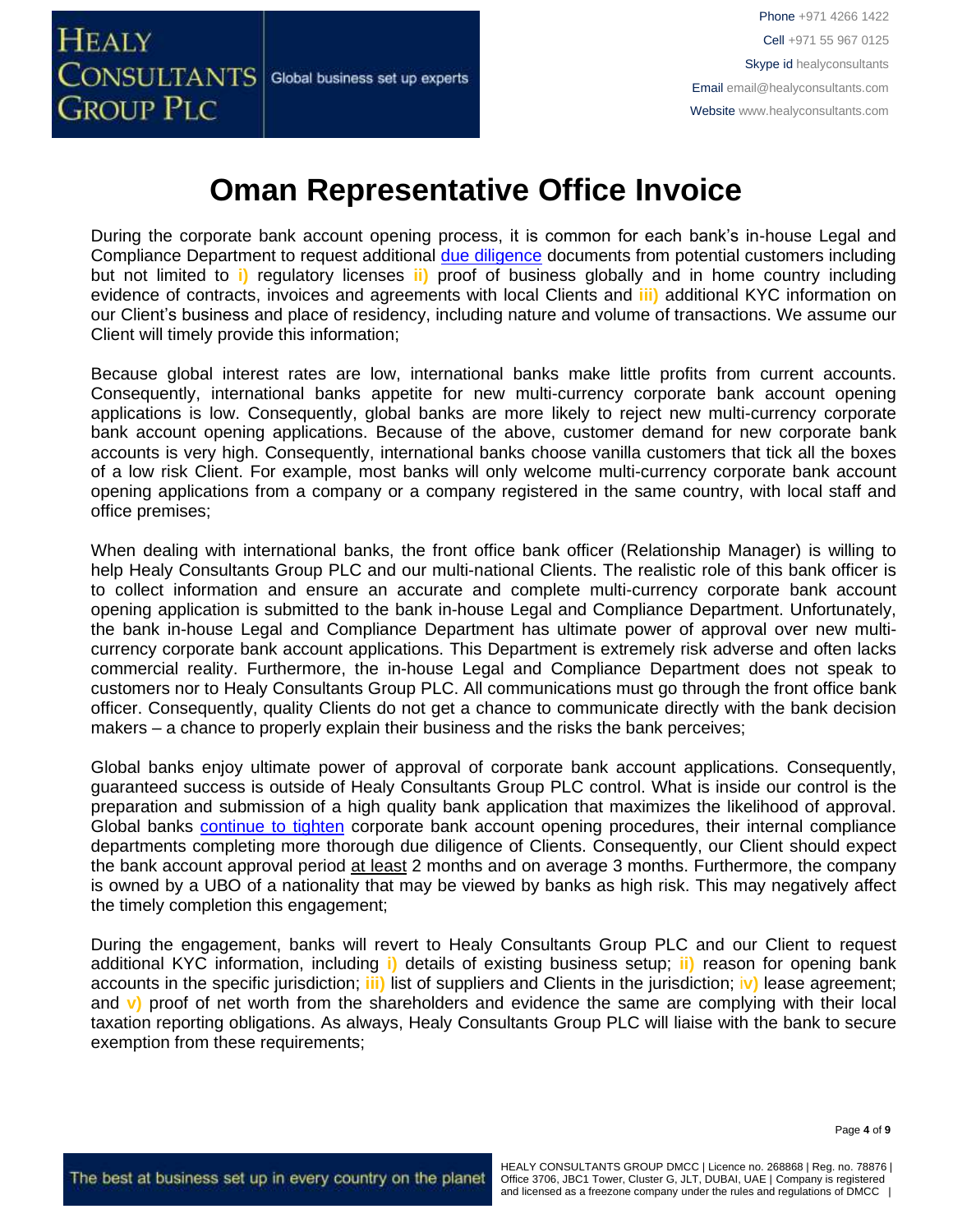

While Healy Consultants Group PLC will try its best to negotiate with the bank for a travel exemption unfortunately most Omani banks will likely request our Client to travel, for a one-hour interview before the bank account numbers are issued. If the banks also request our nominees to travel more than once, there will be an additional fee of US\$5,950 per trip payable to cover the flight and hotel and other trip disbursements.



Moreover, the foreign bank signatory to a Omani corporate bank account must have a valid [investor visa](https://www.healyconsultants.com/oman-company-registration/formation-support-services/) before being appointed as bank signatory to the bank account. The estimated timeframe to obtain the same is 4 weeks. The investor visa is valid up to 1 year. Alternatively, Healy Consultants can supply a [passive nominee bank signatory](http://www.healyconsultants.com/corporate-banking-services/nominee-bank-signatory/) for an additional fee;

All banking charges, certification and translation and other third-party fees incurred during the corporate bank account opening process are to be borne by our Client, never by the nominees. These additional fees are to be payable in advance of any disbursement;

Healy Consultants Group PLC will supply the banks with the proof of addresses and other due diligence supplied by our Client. Hopefully they will accept the same and do not revert requesting additional documents; From our side we will relentlessly negotiate for banks waivers. Healy Consultants Group PLC expects the bank's risk department to request additional [due diligence](http://www.healyconsultants.com/due-diligence/) from our Client's business and including **i)** specific bonds information and other cash and financial investments; **ii)** Real Estate purchase agreements and **iii)** additional KYC information from UBO and his businesses;







- **6.** For an active representative office, these [accounting, audit](http://www.healyconsultants.com/oman-company-registration/accounting-legal/) and tax fees are an estimate of Healy Consultants Group PLC fees to efficiently and effectively discharge your annual representative accounting, audit and tax obligations. Following receipt of a set of draft accounting numbers from your representative, Healy Consultants Group PLC will more accurately advise accounting, audit and tax fees. For a dormant representative, Healy Consultants Group PLC fees are only US\$950;
- **7.** All fees quoted in this invoice correspond to fees quoted [on Healy Consultants Group PLC' website.](http://www.healyconsultants.com/company-registration-fees/) Please review this invoice carefully to identify errors. During the rush of the business day, it is possible that Healy Consultants Group PLC inadvertently made fee calculation errors, typing errors or omitted services or omitted historic fee payments from Clients. In the unfortunate event you identify invoice errors, please revert to me directly re the same. I apologize in advance if I or my staff made invoice errors. In accordance with the [UAE VAT law,](https://www.tax.gov.ae/legislation.aspx) Healy Consultants Group DMCC will impose 5% VAT on all invoices issued to UAE based clients, where applicable, with effect from 1 January 2018;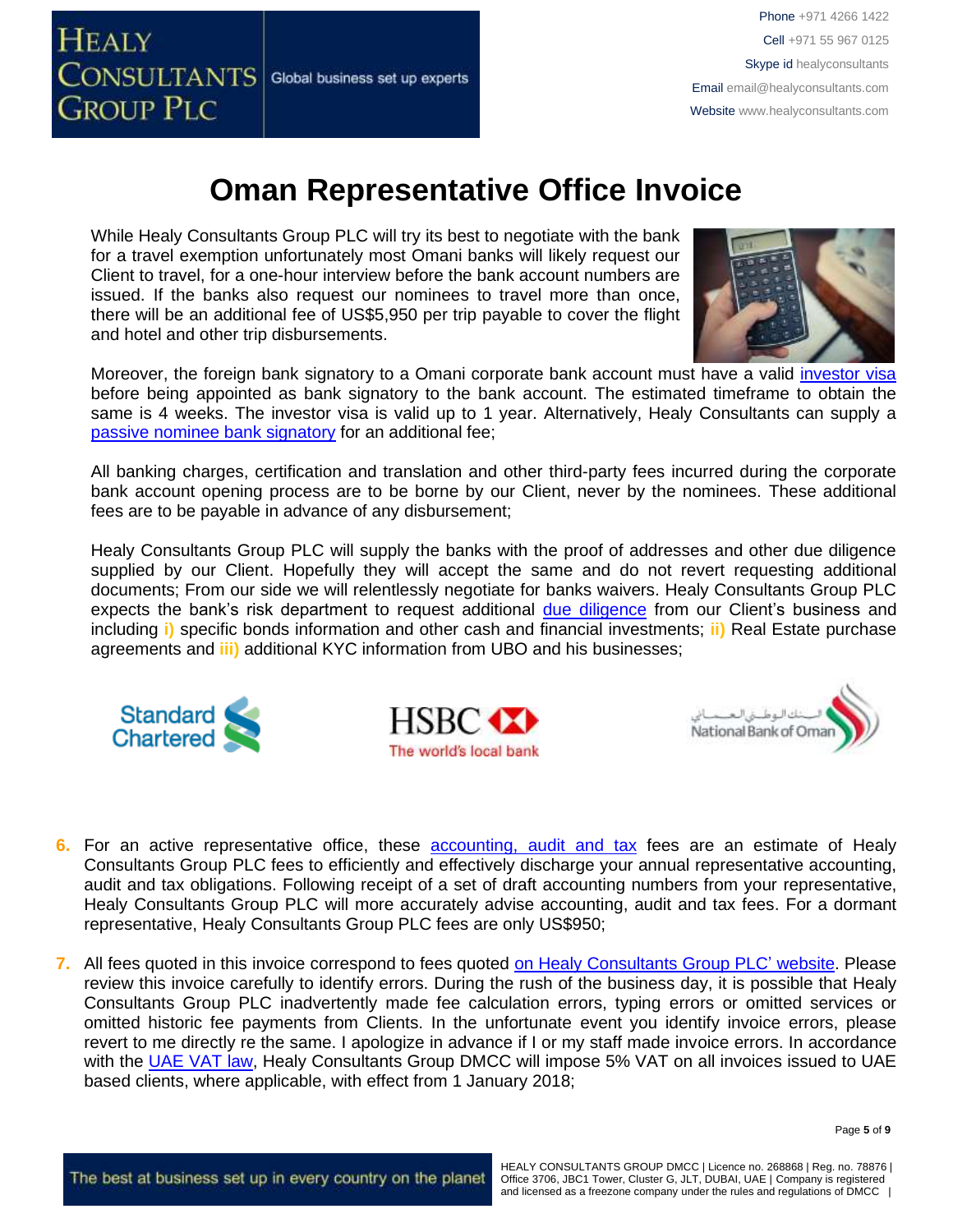

- **8.** Assuming our Clients re-engage Healy Consultants Group PLC in year 2, this fee is an estimate of the fees payable next year, 12 months after the date of representative registration;
- **9.** The fees quoted in this invoice are a prediction of the fees required to efficiently and effectively complete this engagement in a timely manner. If during the engagement Healy Consultants Group PLC realizes that the project is more complex than anticipated, requiring a large additional investment of time, my Firm will revert to request additional fees. If Healy Consultants Group PLC completes the engagement faster and more easily than expected, Healy Consultants Group PLC is happy to refund some fees to our Client;
- **10.** Representative office business activities are limited to **i)** market research **ii)** Client after sales support and **iii)** promoting the business of the parent company and **iv**) research and development. The Representative office is free of corporation tax but must register for GST or VAT. A Representative office can **i)** lease office premises and **ii)** but cannot issue sales invoice to Clients' nor **iii)** sign local sales;
- 11. Engage Healy Consultants Group PLC to [project manage](http://www.healyconsultants.com/project-manage-engagements/) business set up in every country on the planet. We are the best in the [world](http://www.healyconsultants.com/best-in-the-world/) at what we do, timely completing the  $A$  to  $Z$  of every country engagement;
- 12. In accordance with **Oman company law** (click link), there is no minimum issued share capital required for a Oman representative office.
- 13. In accordance with the **Oman company law**, each Oman representative must have at least one individual country representative ordinarily resident in Oman. If required, Healy Consultants Group PLC will be pleased to provide your firm with a professional nominee representative in Oman;

If your Firm requires a professional passive nominee representative from Healy Consultants Group PLC, our one-time fee amounts to US\$950. The monthly representative salary thereafter will be paid independently and directly to that nominee representative. An estimate of such a monthly salary will be US\$1,100;

**14.** If our Client and Healy Consultants Group PLC properly plan this engagement, our Clients' will *not* have to travel during this engagement. Healy Consultants Group PLC will efficiently and effectively complete representative registration and corporate bank account opening in a timely manner without our Client presence. Instead, our Client will need to **i)** sign and get documents legalized in the embassy in their country of origin and **ii)** courier the originals to Healy Consultants Group PLC office;



**15.** During the engagement, shareholders and directors documents may need to be translated into the local Arabic language before the Government and Bank approves representative registration and corporate bank account opening respectively. Consequently, our Client should budget for possible additional translation and embassy atestation fees. Either our Client or Healy Consultants Group PLC can complete this administrative task;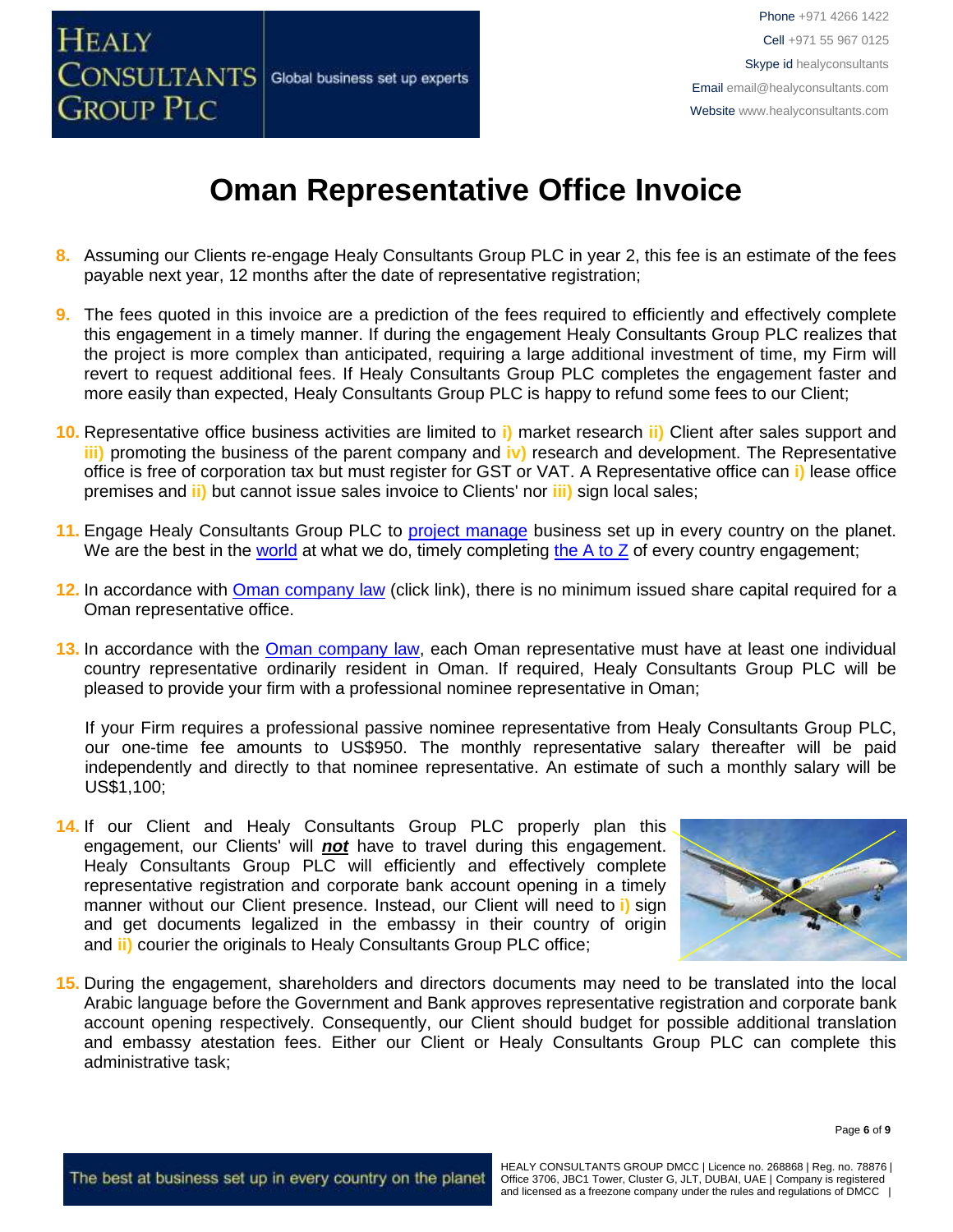

As always, Healy Consultants Group PLC will negotiate with all third parties to eliminate or reduce additonal engagement costs. For transparency purposes, all third-party fee payments will be supported by original receipts and invoices. Examples of possible third-party payments include **i)** embassy fees **ii)** notary public costs **iii)** official translator fees;

- **16.** Depending on our Client's business and nationality, the Oman Government may require a special regulatory license to carry on your business in the country. Healy Consultants Group PLC will assist our Client secure license approval; there may be additional engagement fees. However, the Government enjoys ultimate power of approval of representative registrations and business licenses;
- **17.** If our Client requires non-resident nominee shareholder and director services [\(click link\),](http://www.healyconsultants.com/corporate-outsourcing-services/nominee-shareholders-directors/) Healy Consultants Group PLC will be pleased to assist. Our fee for professional, passive nominee non-resident corporate shareholder amounts to US\$2,100 per annum. Our fee to be both non-resident nominee director and shareholder amounts to US\$6,600 per annum. Being the sole shareholders and sole director of a Client's representative exposes Healy Consultants Group PLC to reputation, litigation and financial risk;
- **18.** It is important our Clients are aware of their personal and corporate tax obligations in their country of residence and domicile. Let us know if you need Healy Consultants Group PLC help to clarify your local and international annual tax reporting obligations;
- **19.** If required, Healy Consultants Group PLC will be pleased to assist your firm to secure employee [visa](http://www.healyconsultants.com/oman-company-registration/formation-support-services/) approvals. Our fee is US\$4,950 for the first employee, US\$3,950 for the second employee, US\$2,950 per employee thereafter. Our employee visa fees includes preparation of a quality visa application and submitting to the correct Government immigration officers. The Government enjoys ultimate power of approval of visa applications. Consequently, guaranteed success is outside of Healy Consultants Group PLC' control. What is inside our control is the preparation and submission of a high quality immigration visa application that maximizes the likelihood of visa approval;
- **20.** Monthly, quarterly and mid-year Government tax obligations include monthly and quarterly payroll reporting, VAT and corporation tax return filing. If you need our help, Healy Consultants Group PLC can complete monthly Government reporting for a monthly fee of US\$860. Healy Consultants Group PLC monthly support will include **i)** receive in dropbox the monthly invoices from our client **ii)** label monthly bank statement transactions **iii)** preparation and submission of VAT returns and iv) submission of monthly employee payroll reporting;
- **21.** Some of our Clients' require an [immediate Oman](http://www.healyconsultants.com/turnkey-solutions/) solution. With this strategy, within a day Healy Consultants Group PLC can supply our Client **i)** an existing dormant Oman company number and **ii)** an already approved Oman corporate bank account number and **iii)** a business address. Turnkey solutions are attractive to those entrepreneurs who wish to immediately close a country deal, sign a contract or invoice a customer;



**22.** As stipulated on our [business website](http://www.healyconsultants.com/) and in section 3 of our engagement letter, Healy Consultants Group PLC will only commence the engagement following **i)** settlement of our fees and **ii)** completion and signing of our legal engagement letter;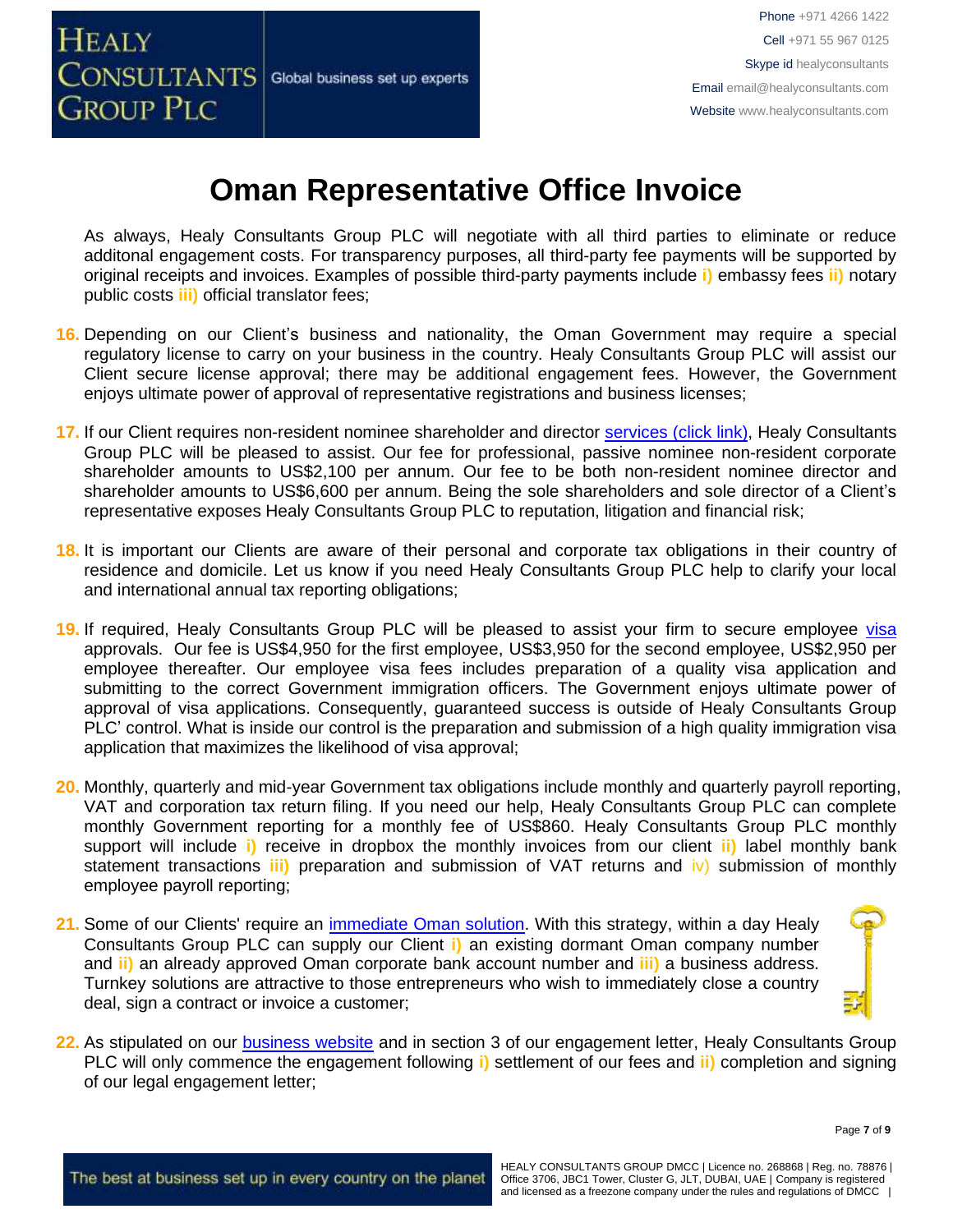

- 23. Healy Consultants Group PLC will only register your representative after 75% of due diligence [documentation](http://www.healyconsultants.com/due-diligence/) is received by email. Healy Consultants Group PLC will only open a corporate bank account after 100% of the Client's original due diligence documentation is received by courier;
- **24.** During the annual renewal engagement with our Client, our in-house [Legal and Compliance Department](http://www.healyconsultants.com/about-us/key-personnel/cai-xin-profile/)  [\(click link\)](http://www.healyconsultants.com/about-us/key-personnel/cai-xin-profile/) reviews the quality and completeness of our Client file. Consequently, Healy Consultants Group PLC may revert to our Client to ask for more up to date [due diligence documentation;](http://www.healyconsultants.com/due-diligence/)
- **25.** To assist our Clients to minimize foreign exchange costs, we offer the payment in SG\$, Euro, Pounds or US\$. Kindly let me know in which currency your Firm prefers to settle our fees and I will send an updated invoice, thank you;
- **26.** Some of our Clients' engage Healy Consultants Group PLC to [recruit \(click link\)](http://www.healyconsultants.com/corporate-outsourcing-services/how-we-help-our-clients-recruit-quality-employees/) local employees. We have a lot of experience in this area and we are quite skilled at securing quality candidates for our Clients';